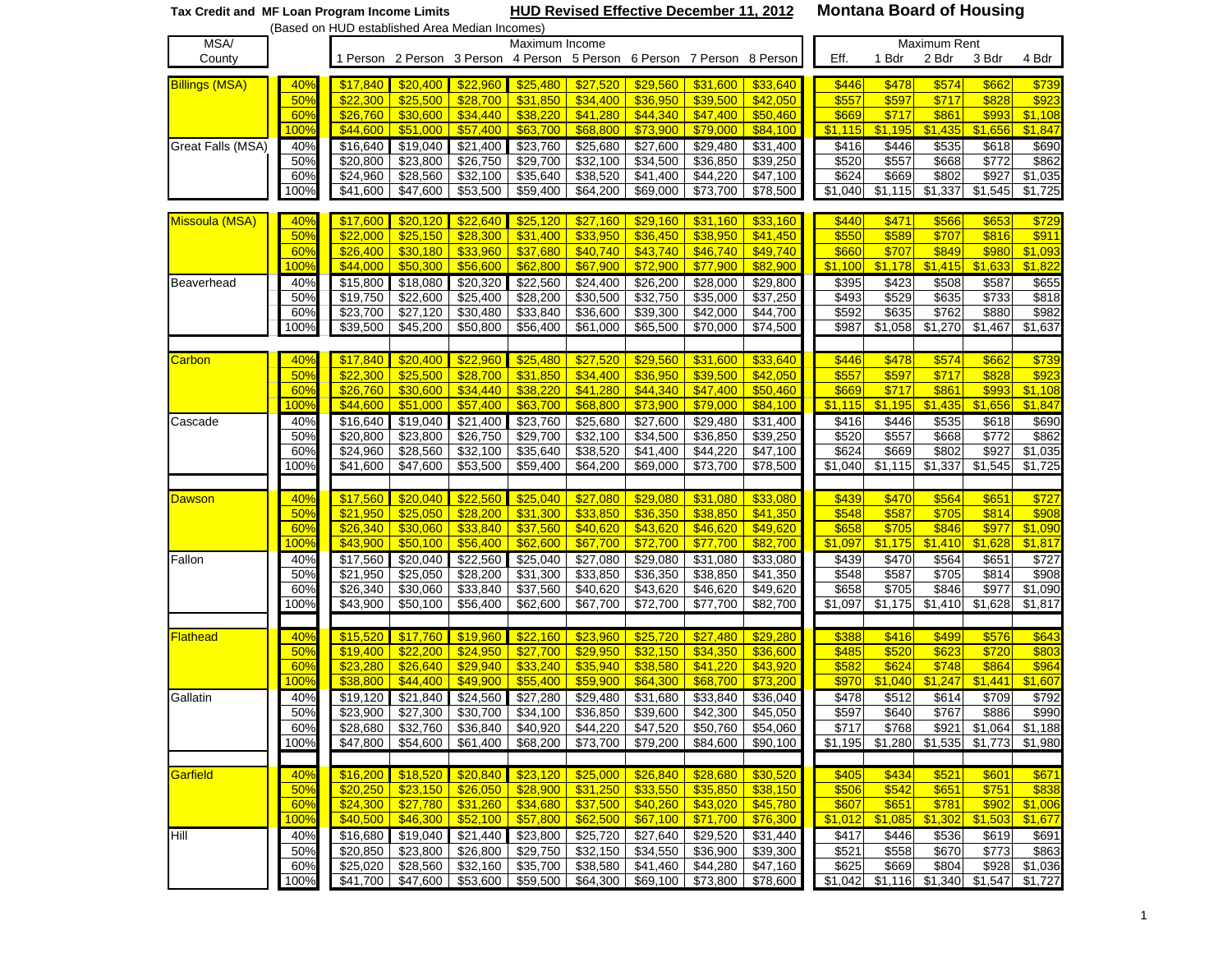|                              |             | HUD Revised Effective December 11, 2012<br>Tax Credit and MF Loan Program Income Limits |                      |                      |                              |                                  |                                                                         |                                  | <b>Montana Board of Housing</b> |                  |                   |                   |                |                    |  |  |
|------------------------------|-------------|-----------------------------------------------------------------------------------------|----------------------|----------------------|------------------------------|----------------------------------|-------------------------------------------------------------------------|----------------------------------|---------------------------------|------------------|-------------------|-------------------|----------------|--------------------|--|--|
|                              |             | (Based on HUD established Area Median Incomes)                                          |                      |                      |                              |                                  |                                                                         |                                  |                                 |                  |                   |                   |                |                    |  |  |
| MSA/                         |             |                                                                                         |                      |                      | Maximum Income               |                                  |                                                                         |                                  |                                 |                  |                   | Maximum Rent      |                |                    |  |  |
| County                       |             |                                                                                         |                      |                      |                              |                                  | 1 Person 2 Person 3 Person 4 Person 5 Person 6 Person 7 Person 8 Person |                                  |                                 | Eff.             | 1 Bdr             | 2 Bdr             | 3 Bdr          | 4 Bdr              |  |  |
|                              |             |                                                                                         |                      |                      |                              |                                  |                                                                         |                                  |                                 |                  |                   |                   |                |                    |  |  |
| <b>Jefferson</b>             | 40%         | \$20,000                                                                                | \$22,880             | \$25,720             | \$28,560                     | \$30,880                         | \$33,160                                                                | \$35,440                         | \$37,720                        | \$500            | \$536             | \$643             | \$743          | \$829              |  |  |
|                              | 50%         | \$25,000                                                                                | \$28,600             | \$32,150             | \$35,700                     | \$38,600                         | \$41,450                                                                | \$44,300                         | \$47,150                        | \$625            | \$670             | \$803             | \$928          | \$1,036            |  |  |
|                              | 60%         | \$30,000                                                                                | \$34,320             | \$38,580             | \$42,840                     | \$46,320                         | \$49,740                                                                | \$53,160                         | \$56,580                        | \$750            | \$804             | \$964             | \$1,114        | \$1,243            |  |  |
|                              | 100%        | \$50,000                                                                                | \$57,200             | \$64,300             | \$71,400                     | \$77,200                         | \$82,900                                                                | \$88,600                         | \$94,300                        | \$1,250          | \$1,340           | \$1,607           | \$1,857        | \$2,072            |  |  |
| Judith Basin                 | 40%         | \$16,240                                                                                | \$18,560             | \$20,880             | \$23,160                     | \$25,040                         | \$26,880                                                                | \$28,720                         | \$30,600                        | \$406            | \$435             | \$522             | \$602          | \$672              |  |  |
|                              | 50%         | \$20,300                                                                                | \$23,200             | \$26,100             | \$28,950                     | \$31,300                         | \$33,600                                                                | \$35,900                         | \$38,250                        | \$507            | \$543             | \$652             | \$753          | \$840              |  |  |
|                              | 60%         | \$24,360                                                                                | \$27,840             | \$31,320             | \$34,740                     | \$37,560                         | \$40,320                                                                | \$43,080                         | \$45,900                        | \$609            | \$652             | \$783             | \$903          | \$1,008            |  |  |
|                              | 100%        | \$40,600                                                                                | \$46,400             | \$52,200             | \$57,900                     | \$62,600                         | \$67,200                                                                | \$71,800                         | \$76,500                        | \$1,015          | \$1,087           | \$1,305           | \$1,506        | \$1,680            |  |  |
|                              |             |                                                                                         |                      |                      |                              |                                  |                                                                         |                                  |                                 |                  |                   |                   |                |                    |  |  |
| <b><u>ewis and Clark</u></b> | 40%         | \$19,520                                                                                | \$22,320             | \$25,120             | \$27,880                     | \$30,120                         | \$32,360                                                                | \$34,600                         | \$36,840                        | \$488            | \$523             | \$628             | \$725          | \$809              |  |  |
|                              | 50%         | \$24,400                                                                                | \$27,900             | \$31,400             | \$34,850                     | \$37,650                         | \$40,450                                                                | \$43,250                         | \$46,050                        | \$610            | \$653             | \$785             | \$906          | \$1,011            |  |  |
|                              | 60%         | \$29,280                                                                                | \$33,480             | \$37,680             | \$41,820                     | \$45,180                         | \$48,540                                                                | \$51,900                         | \$55,260                        | \$732            | \$784             | \$942             | \$1,087        | \$1,213            |  |  |
|                              | 100%        | \$48,800                                                                                | \$55,800             | \$62,800             | \$69,700                     | \$75,300                         | \$80,900                                                                | \$86,500                         | \$92,100                        | \$1,220          | \$1,307           | \$1,570           | \$1,812        | \$2,022            |  |  |
| Madison                      | 40%         | \$15,680                                                                                | \$17,920             | \$20,160             | \$22,360                     | \$24,160                         | \$25,960                                                                | \$27,760                         | \$29,520                        | \$392            | \$420             | \$504             | \$581          | \$649              |  |  |
|                              | 50%         | \$19,600                                                                                | \$22,400             | \$25,200             | \$27,950                     | \$30,200                         | \$32,450                                                                | \$34,700                         | \$36,900                        | \$490            | \$525             | \$630             | \$726          | \$811              |  |  |
|                              | 60%         | \$23,520                                                                                | \$26,880             | \$30,240             | \$33,540                     | \$36,240                         | \$38,940                                                                | \$41,640                         | \$44,280                        | \$588            | \$630             | $\sqrt{$756}$     | \$872          | \$973              |  |  |
|                              | 100%        | \$39,200                                                                                | \$44,800             | \$50,400             | \$55,900                     | \$60,400                         | \$64,900                                                                | \$69,400                         | \$73,800                        | \$980            | \$1,050           | \$1,260           | \$1,453        | $\sqrt{31,622}$    |  |  |
|                              |             |                                                                                         |                      |                      |                              |                                  |                                                                         |                                  |                                 |                  |                   |                   |                |                    |  |  |
| <b>McCone</b>                | 40%         | \$16,640                                                                                | \$19,040             | \$21,400             | \$23,760                     | \$25,680                         | \$27,600                                                                | \$29,480                         | \$31,400                        | \$416            | \$446             | \$535             | \$618          | \$690              |  |  |
|                              | 50%         | \$20,800                                                                                | \$23.800             | \$26,750             | \$29,700                     | \$32,100                         | \$34,500                                                                | \$36,850                         | \$39,250                        | \$520            | \$557             | \$668             | \$772          | \$862              |  |  |
|                              | 60%         | \$24,960                                                                                | \$28,560             | \$32,100             | \$35,640                     | \$38,520                         | \$41,400                                                                | \$44,220                         | \$47,100                        | \$624            | \$669             | \$802             | \$927          | \$1,035            |  |  |
|                              | 100%        | \$41,600                                                                                | \$47,600             | \$53,500             | \$59,400                     | \$64,200                         | \$69,000                                                                | \$73,700                         | \$78,500                        | \$1,040          | \$1,115           | \$1,337           | \$1,545        | \$1,725            |  |  |
| Missoula                     | 40%         | \$17,600                                                                                | \$20,120             | \$22,640             | \$25,120                     | \$27,160                         | \$29,160                                                                | \$31,160                         | \$33,160                        | \$440            | \$471             | \$566             | \$653          | \$729              |  |  |
|                              | 50%         | \$22,000                                                                                | \$25,150             | \$28,300             | \$31,400                     | \$33,950                         | \$36,450                                                                | \$38,950                         | \$41,450                        | \$550            | \$589             | \$707             | \$816          | \$911              |  |  |
|                              | 60%<br>100% | \$26,400                                                                                | \$30,180<br>\$50,300 | \$33,960             | \$37,680                     | \$40,740                         | \$43,740<br>\$72,900                                                    | \$46,740                         | \$49,740<br>\$82,900            | \$660<br>\$1,100 | \$707             | \$849<br>\$1,415  | \$980          | \$1,093<br>\$1,822 |  |  |
|                              |             | \$44,000                                                                                |                      | \$56,600             | \$62,800                     | \$67,900                         |                                                                         | \$77,900                         |                                 |                  | \$1,178           |                   | \$1,633        |                    |  |  |
| <b>Phillips</b>              | 40%         | \$16,480                                                                                | \$18,840             | \$21,200             | \$23,520                     | \$25,440                         | \$27,320                                                                | \$29,200                         | \$31,080                        | \$412            | \$441             | \$530             | \$612          | \$683              |  |  |
|                              | 50%         | \$20,600                                                                                | \$23,550             | \$26,500             | \$29,400                     | \$31,800                         | \$34,150                                                                | \$36,500                         | \$38,850                        | \$515            | \$551             | \$662             | \$765          | \$853              |  |  |
|                              | 60%         | \$24,720                                                                                | \$28,260             | \$31,800             | \$35,280                     | \$38,160                         | \$40,980                                                                | \$43,800                         | \$46,620                        | \$618            | \$662             | \$795             | \$918          | \$1,024            |  |  |
|                              | 100%        | \$41,200                                                                                | \$47,100             | \$53,000             | \$58,800                     | \$63,600                         | \$68,300                                                                | \$73,000                         | \$77,700                        | \$1,030          | \$1,103           | \$1,325           | \$1,530        | \$1,707            |  |  |
| Ravalli                      | 40%         | \$15,800                                                                                | \$18,040             | \$20,280             | \$22,520                     | \$24,360                         | \$26,160                                                                | \$27,960                         | \$29,760                        | \$395            | \$423             | \$507             | \$586          | \$654              |  |  |
|                              | 50%         | \$19,750                                                                                | \$22,550             | \$25,350             | \$28,150                     | \$30,450                         | \$32,700                                                                | \$34,950                         | \$37,200                        | \$493            | \$528             | \$633             | \$732          | \$817              |  |  |
|                              | 60%         | \$23,700                                                                                | \$27,060             | \$30,420             | \$33,780                     | \$36,540                         | \$39,240                                                                | \$41,940                         | \$44,640                        | \$592            | \$634             | \$760             | \$879          | \$981              |  |  |
|                              | 100%        | \$39,500                                                                                | \$45,100             | \$50,700             | \$56,300                     | \$60,900                         | \$65,400                                                                | \$69,900                         | \$74,400                        | \$987            | \$1,057           | \$1,267           | \$1,465        | \$1,635            |  |  |
|                              |             |                                                                                         |                      |                      |                              |                                  |                                                                         |                                  |                                 |                  |                   |                   |                |                    |  |  |
| Richland                     | 40%         | \$16,720                                                                                | \$19,080             | \$21,480             | \$23,840                     | \$25,760                         | \$27,680                                                                | \$29,600                         | \$31,480                        | \$418            | \$447             | \$537             | \$620          | \$692              |  |  |
|                              | 50%         | \$20,900                                                                                | \$23,850             | \$26,850             | \$29,800                     | \$32,200                         | \$34,600                                                                | \$37,000                         | \$39,350                        | \$522            | \$559             | \$671             | \$775          | \$865              |  |  |
|                              | 60%         | \$25,080                                                                                | \$28,620             | \$32,220             | \$35,760                     | \$38,640                         | \$41,520                                                                | \$44,400                         | \$47,220                        | \$627            | \$671             | \$805             | \$930          | \$1,038            |  |  |
|                              | 100%        | \$41,800                                                                                | \$47,700             | \$53,700             | \$59,600                     | \$64,400                         | \$69,200                                                                | \$74,000                         | \$78,700                        | \$1.045          |                   | $$1.118$ $$1.342$ | \$1,550        | \$1,730            |  |  |
| Rosebud                      | 40%         | \$16,760                                                                                | \$19,160             | \$21,560             | \$23,920                     | \$25,840                         | \$27,760                                                                | \$29,680                         | \$31,600                        | \$419            | $\overline{$}449$ | \$539             | \$622          | \$694              |  |  |
|                              | 50%         | \$20,950                                                                                | \$23,950             | \$26,950             | \$29,900                     | \$32,300                         | \$34,700                                                                | \$37,100                         | \$39,500                        | \$523            | \$561             | \$673             | \$777          | \$867              |  |  |
|                              | 60%         | \$25,140                                                                                | \$28,740             | \$32,340             | \$35,880                     | $\overline{$}38,760$             | \$41,640                                                                | \$44,520                         | \$47,400                        | \$628            | \$673             | \$808             | \$933          | \$1,041            |  |  |
|                              | 100%        | \$41,900                                                                                | \$47,900             | \$53,900             | \$59,800                     | \$64,600                         | \$69,400                                                                | \$74,200                         | \$79,000                        | \$1,047          | \$1,122           | \$1,347           | \$1,555        | \$1,735            |  |  |
|                              |             |                                                                                         |                      |                      |                              |                                  |                                                                         |                                  |                                 |                  |                   |                   |                |                    |  |  |
| <b>Sheridan</b>              | 40%         | \$16,480                                                                                | \$18,840             | \$21,200             | \$23,520                     | \$25,440                         | \$27,320                                                                | \$29,200                         | \$31,080                        | \$412            | \$441             | \$530             | \$612          | \$683              |  |  |
|                              | 50%         | \$20,600                                                                                | \$23,550             | \$26,500             | \$29,400                     | \$31,800                         | \$34,150                                                                | \$36,500                         | \$38,850                        | \$515            | \$551             | \$662             | \$765          | \$853              |  |  |
|                              | 60%         | \$24,720                                                                                | \$28,260             | \$31,800             | \$35,280                     | \$38,160                         | \$40,980                                                                | \$43,800                         | \$46,620                        | \$618            | \$662             | \$795             | \$918          | \$1,024            |  |  |
|                              | 100%        | \$41,200                                                                                | \$47,100             | \$53,000             | \$58,800                     | \$63,600                         | \$68,300                                                                | \$73,000                         | \$77,700                        | \$1,030          | \$1,103           | \$1,325           | \$1,530        | \$1,707            |  |  |
| <b>Silver Bow</b>            | 40%         | \$15,600<br>\$19,500                                                                    | \$17,800<br>\$22,250 | \$20,040<br>\$25,050 | \$22,240<br>$\sqrt{$27,800}$ | \$24,040<br>$\overline{$}30,050$ | $\overline{$}25,800$                                                    | \$27,600<br>$\overline{$}34,500$ | \$29,360<br>\$36,700            | \$390            | \$417<br>\$521    | \$501             | \$578<br>\$723 | \$645              |  |  |
|                              | 50%<br>60%  | \$23,400                                                                                | \$26,700             | \$30,060             | \$33,360                     | \$36,060                         | \$32,250<br>\$38,700                                                    | \$41,400                         | \$44,040                        | \$487<br>\$585   | \$626             | \$626<br>\$751    | \$867          | \$806<br>\$967     |  |  |
|                              | 100%        | \$39,000                                                                                | \$44,500             | \$50,100             | \$55,600                     | \$60,100                         | \$64,500                                                                | \$69,000                         | \$73,400                        | \$975            | \$1,043           | \$1,252           | \$1,446        | \$1,612            |  |  |
|                              |             |                                                                                         |                      |                      |                              |                                  |                                                                         |                                  |                                 |                  |                   |                   |                |                    |  |  |

2